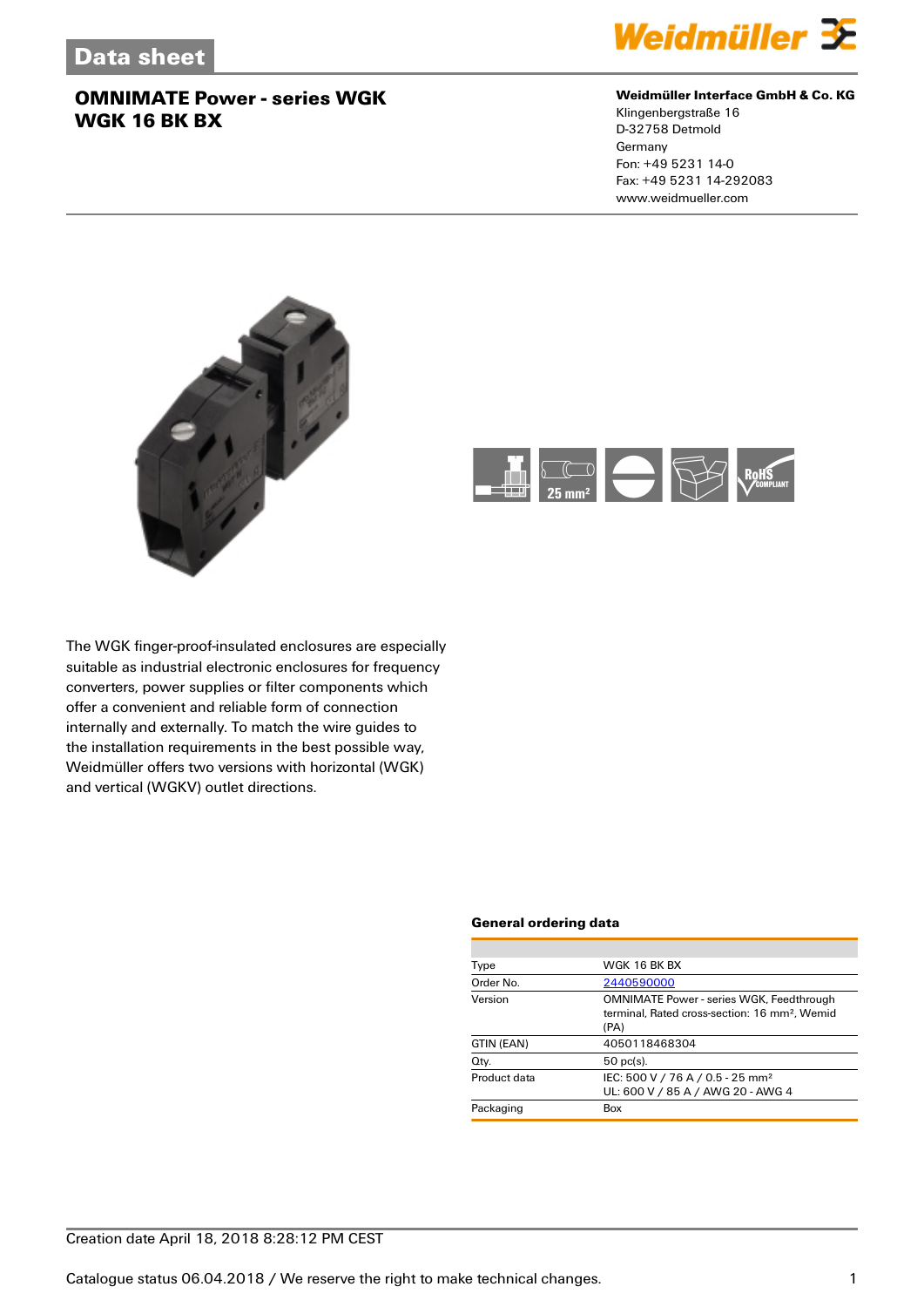# **Technical data**

**Dimensions and weights**



#### **Weidmüller Interface GmbH & Co. KG**

Klingenbergstraße 16 D-32758 Detmold Germany Fon: +49 5231 14-0 Fax: +49 5231 14-292083

| Net weight                                                                   | 33.24g                                |                                                                   |                   |
|------------------------------------------------------------------------------|---------------------------------------|-------------------------------------------------------------------|-------------------|
| <b>System parameters</b>                                                     |                                       |                                                                   |                   |
| Product family                                                               | <b>OMNIMATE Power - series</b><br>WGK | Wire connection method                                            | Screw connection  |
| Conductor outlet direction                                                   | $180^\circ$                           | Fitted by customer                                                | <b>No</b>         |
| Screwdriver blade                                                            | $1.0 \times 5.5$                      | Tightening torque, min.                                           | 2 Nm              |
| Tightening torque, max.                                                      | $2.3$ Nm                              | Clamping screw                                                    | M 5               |
| Stripping length                                                             | $16 \text{ mm}$                       | Touch-safe protection acc. to DIN VDE<br>0470                     | <b>IP 20</b>      |
| Material data                                                                |                                       |                                                                   |                   |
|                                                                              |                                       | Colour                                                            | <b>Black</b>      |
| Insulating material<br>Colour chart (similar)                                | Wemid (PA)<br><b>RAL 9011</b>         | UL 94 flammability rating                                         | $V-0$             |
| Contact material                                                             | E-Cu                                  | Contact surface                                                   | tinned            |
| Storage temperature, min.                                                    | $-25$ °C                              | Storage temperature, max.                                         | 55 °C             |
| Max. relative humidity during storage                                        | 80%                                   | Operating temperature, min.                                       | -50 $\degree$ C   |
| Operating temperature, max.                                                  | 120 °C                                | Temperature range, installation, min.                             | $-25 °C$          |
| Temperature range, installation, max.                                        | 120 °C                                |                                                                   |                   |
| <b>Conductors suitable for connection</b>                                    |                                       |                                                                   |                   |
|                                                                              |                                       |                                                                   |                   |
| Clamping range, min.                                                         | $0.5$ mm <sup>2</sup>                 | Clamping range, max.                                              | $25 \text{ mm}^2$ |
| Wire connection cross section AWG.<br>min.                                   | <b>AWG 20</b>                         | Wire connection cross section AWG.<br>max.                        | AWG 4             |
| Solid, min. H05(07) V-U                                                      | $0.5$ mm <sup>2</sup>                 | Solid, max. H05(07) V-U                                           | $16 \text{ mm}^2$ |
| Stranded, min. H07V-R                                                        | $10 \text{ mm}^2$                     | Stranded, max. H07V-R                                             | $25 \text{ mm}^2$ |
| Flexible, min. H05(07) V-K                                                   | $0.5$ mm <sup>2</sup>                 | Flexible, max. H05(07) V-K                                        | $16 \text{ mm}^2$ |
| w. wire end ferrule, DIN 46228 pt 1, min                                     | $0.5$ mm <sup>2</sup>                 | w. wire end ferrule, DIN 46228 pt 1,<br>max.                      | $16 \text{ mm}^2$ |
| Rated data acc. to IEC                                                       |                                       |                                                                   |                   |
|                                                                              |                                       |                                                                   |                   |
| tested acc. to standard                                                      | IEC 60664-1, IEC 61984                | Rated current, min. no. of poles<br>$(Tu=20^{\circ}C)$            | 76 A              |
| Rated current, max. no. of poles<br>(Tu=20°C)                                | 76 A                                  | Rated voltage for surge voltage class /<br>pollution degree III/3 | 500 V             |
| Rated impulse voltage for surge voltage<br>class/ contamination degree III/3 | 6 kV                                  |                                                                   |                   |
| Rated data acc. to CSA                                                       |                                       |                                                                   |                   |
|                                                                              |                                       |                                                                   |                   |
| Rated voltage (Use group B)                                                  | 600 V                                 | Rated voltage (Use group C)                                       | 600 V             |
| Rated current (use group B)                                                  | 85 A                                  | Rated current (use group C)                                       | 85 A              |
| Wire cross-section, AWG, min.                                                | <b>AWG 20</b>                         | Wire cross-section, AWG, max.                                     | AWG 4             |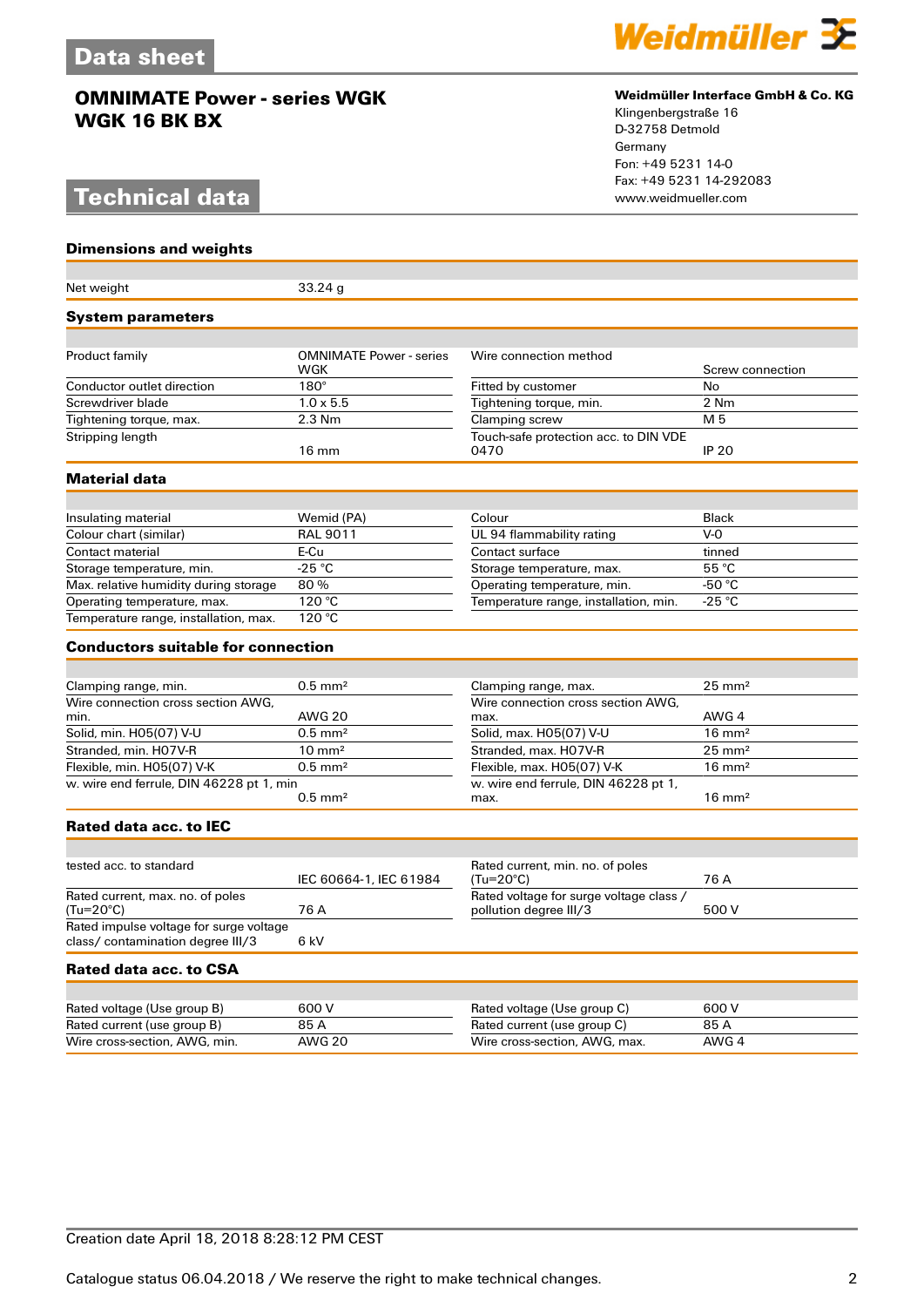# **Technical data**

**Rated data acc. to UL 1059**



#### **Weidmüller Interface GmbH & Co. KG**

Klingenbergstraße 16 D-32758 Detmold Germany Fon: +49 5231 14-0 Fax: +49 5231 14-292083

| Institute (cURus)                                                                                                                                                                  |                                                                                                                                                                                                                                        | Certificate No. (cURus)                                                                                   |             |  |
|------------------------------------------------------------------------------------------------------------------------------------------------------------------------------------|----------------------------------------------------------------------------------------------------------------------------------------------------------------------------------------------------------------------------------------|-----------------------------------------------------------------------------------------------------------|-------------|--|
|                                                                                                                                                                                    |                                                                                                                                                                                                                                        |                                                                                                           |             |  |
|                                                                                                                                                                                    |                                                                                                                                                                                                                                        |                                                                                                           | E60693      |  |
| Rated voltage (use group B)                                                                                                                                                        | 600 V                                                                                                                                                                                                                                  | Rated voltage (use group C)                                                                               | 600 V       |  |
| Rated current (use group B)                                                                                                                                                        | 85 A                                                                                                                                                                                                                                   | Rated current (use group C)                                                                               | 85 A        |  |
| Wire cross-section, AWG, min.                                                                                                                                                      | <b>AWG 20</b>                                                                                                                                                                                                                          | Wire cross-section, AWG, max.                                                                             | AWG 4       |  |
| Reference to approval values                                                                                                                                                       | Specifications are                                                                                                                                                                                                                     |                                                                                                           |             |  |
|                                                                                                                                                                                    | maximum values, details -<br>see approval certificate.                                                                                                                                                                                 |                                                                                                           |             |  |
| <b>Classifications</b>                                                                                                                                                             |                                                                                                                                                                                                                                        |                                                                                                           |             |  |
|                                                                                                                                                                                    |                                                                                                                                                                                                                                        |                                                                                                           |             |  |
| ETIM 6.0                                                                                                                                                                           | EC001283                                                                                                                                                                                                                               | eClass 6.2                                                                                                | 27-14-11-34 |  |
| eClass 9.1                                                                                                                                                                         | 27-14-11-34                                                                                                                                                                                                                            |                                                                                                           |             |  |
| <b>Notes</b>                                                                                                                                                                       |                                                                                                                                                                                                                                        |                                                                                                           |             |  |
|                                                                                                                                                                                    |                                                                                                                                                                                                                                        |                                                                                                           |             |  |
| Notes                                                                                                                                                                              | • Clearance and creepage distances to other components must be devised in accordance with the relevant<br>application standard. This can be achieved in the device by full encapsulation or by the use of additional<br>spacer plates. |                                                                                                           |             |  |
| • Rated data refer only to the component itself. Clearance and creepage distances to other components are to<br>be designed in accordance with the relevant application standards. |                                                                                                                                                                                                                                        |                                                                                                           |             |  |
|                                                                                                                                                                                    |                                                                                                                                                                                                                                        |                                                                                                           |             |  |
|                                                                                                                                                                                    | • Additional colours on request                                                                                                                                                                                                        |                                                                                                           |             |  |
|                                                                                                                                                                                    | 4 mm = 690 V; metal walls: 4 - 6 mm = 500 V                                                                                                                                                                                            | • WGK: Rated voltage plastic walls: 1 - 6 mm = 800 V; metal walls: 1 - 2.5 mm = 800 V; metal walls: 2.5 - |             |  |
| <b>Approvals</b>                                                                                                                                                                   |                                                                                                                                                                                                                                        |                                                                                                           |             |  |
|                                                                                                                                                                                    |                                                                                                                                                                                                                                        |                                                                                                           |             |  |
| Approvals                                                                                                                                                                          |                                                                                                                                                                                                                                        |                                                                                                           |             |  |
| <b>ROHS</b>                                                                                                                                                                        | Conform                                                                                                                                                                                                                                |                                                                                                           |             |  |
| <b>Downloads</b>                                                                                                                                                                   |                                                                                                                                                                                                                                        |                                                                                                           |             |  |
|                                                                                                                                                                                    |                                                                                                                                                                                                                                        |                                                                                                           |             |  |
| Approval/Certificate/Document of<br>Conformity                                                                                                                                     | <b>Declaration of the Manufacturer</b>                                                                                                                                                                                                 |                                                                                                           |             |  |
| Brochure/Catalogue                                                                                                                                                                 | <b>FL DRIVES EN</b>                                                                                                                                                                                                                    |                                                                                                           |             |  |
|                                                                                                                                                                                    | <b>MB DEVICE MANUF. EN</b>                                                                                                                                                                                                             |                                                                                                           |             |  |
|                                                                                                                                                                                    | <b>FL DRIVES DE</b>                                                                                                                                                                                                                    |                                                                                                           |             |  |
|                                                                                                                                                                                    | <b>FL BASE STATION EN</b><br><b>FL ELEVATOR EN</b>                                                                                                                                                                                     |                                                                                                           |             |  |
|                                                                                                                                                                                    | <b>FL POWER SUPPLY EN</b>                                                                                                                                                                                                              |                                                                                                           |             |  |
|                                                                                                                                                                                    | <b>FL 72H SAMPLE SER EN</b>                                                                                                                                                                                                            |                                                                                                           |             |  |
|                                                                                                                                                                                    | PO OMNIMATE EN                                                                                                                                                                                                                         |                                                                                                           |             |  |
| <b>Engineering Data</b>                                                                                                                                                            | <b>STEP</b>                                                                                                                                                                                                                            |                                                                                                           |             |  |
|                                                                                                                                                                                    |                                                                                                                                                                                                                                        |                                                                                                           |             |  |

### Creation date April 18, 2018 8:28:12 PM CEST

Catalogue status 06.04.2018 / We reserve the right to make technical changes. 33